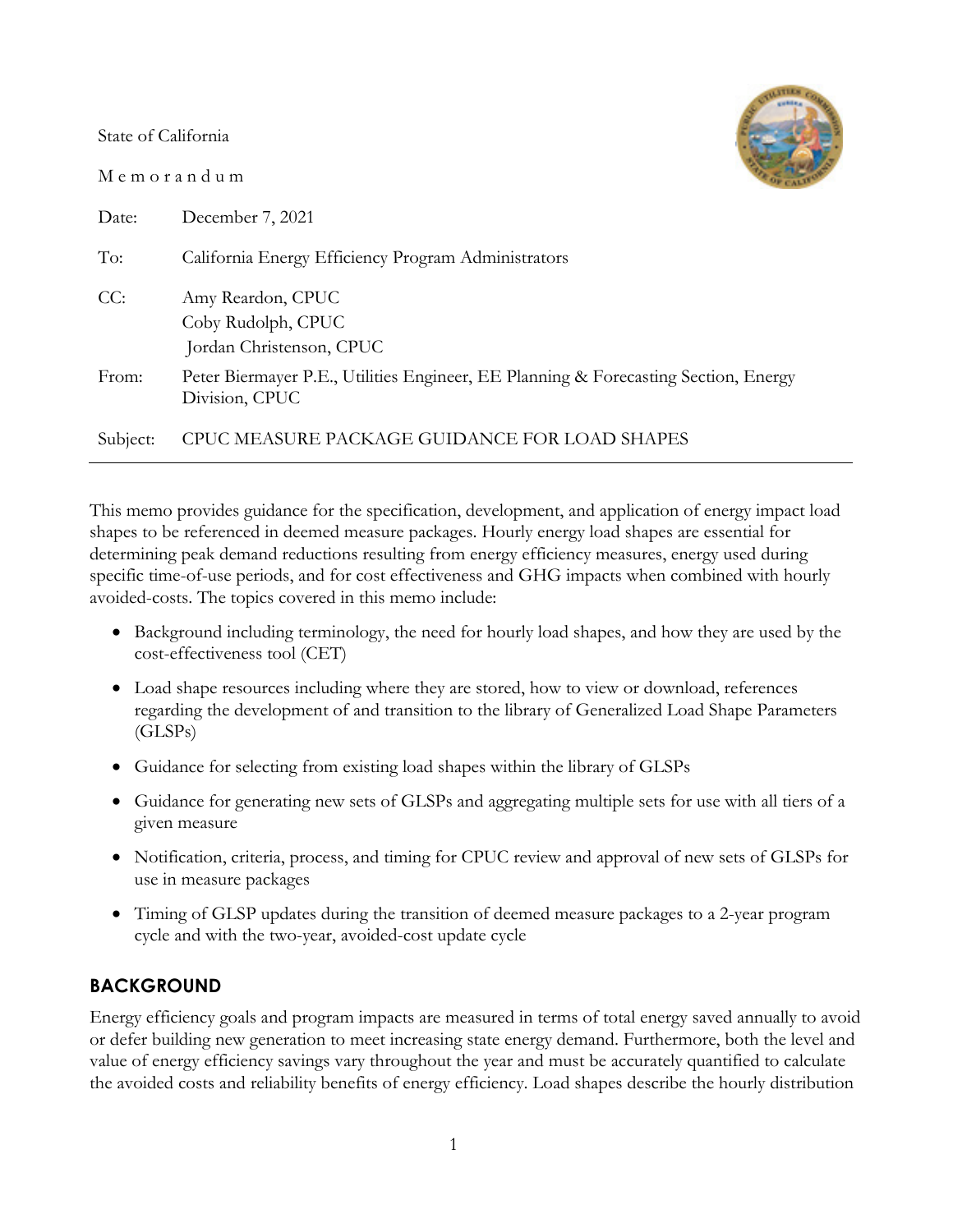of equipment fuel usage so that peak demand reductions and hourly avoided costs can be determined for energy efficiency measures and their programs.

Load shapes can be influenced by equipment efficiency, equipment operations that are governed by controls, building shell characteristics, weather, and occupant behavior. Load shapes are distinct from load level—the magnitude of the load—in that load shapes describe the pattern of the load distribution of load level. Hence, a given load shape can be applied to multiple energy efficiency measures that have the same hourly pattern by scaling them to the load levels for each case.

Load shapes can be developed from building simulation outputs, calculation tools, or from measurement and verification data (end-use metered or whole-building consumption) and stored in the Database for Energy Efficiency Resources (DEER) as described in [Table 1.](#page-1-0)

| Load            | Description                                                                       | <b>Stored in DEER databases</b>         |                                                                                                                                                                                                                                  |  |  |
|-----------------|-----------------------------------------------------------------------------------|-----------------------------------------|----------------------------------------------------------------------------------------------------------------------------------------------------------------------------------------------------------------------------------|--|--|
| shape type      |                                                                                   | <b>Tables</b>                           | Description                                                                                                                                                                                                                      |  |  |
| Base case       | Load shape without energy<br>efficiency or demand-side<br>management intervention | LoadShapeElec_2022<br>LoadShapeGas_2022 | • Baseline-case TechIDs and associated<br>GLSPs for DEER2021, DEER2022, and<br>DEER2023 measures                                                                                                                                 |  |  |
| Measure<br>case | Load shape with energy<br>efficiency or demand-side<br>management intervention    |                                         | • Measure-case TechIDs and associated<br>GLSPs for DEER2021, DEER2022, and<br>DEER2023 measures<br>• Measure-case associated GLSPs for<br>aggregated metered, measure-case load<br>shapes gathered during impact<br>evaluations. |  |  |
| Impact          | Difference between base<br>and measure case load<br>shapes                        | ElecImpactProfile<br>GasImpactProfile   | These tables contain 16 legacy E3 electric<br>load shape IDs, 3 gas load shape IDs, and<br>PA-specific load shape IDs. These load<br>shapes have not been modified since the<br>DEER2011 update.                                 |  |  |

<span id="page-1-0"></span>**Table 1. Load shape descriptions and storage locations**

Depending on the type of measure, the signatures<sup>[1](#page-1-1)</sup> of the hourly load shapes may differ between the base and measure cases (e.g., via modified operations or control strategies such as economizers) or be very nearly the same, as with pure efficiency upgrades without operational changes. The measure-case load shapes developed for DEER measures are generated using either a combination of DEER building prototypes and the  $DOE2/eQUEST$  $DOE2/eQUEST$  $DOE2/eQUEST$  simulation engine<sup>2</sup> or an approved version of the DEER water heater calculator. The generated load shapes are then converted from 8,760-hour values to generalized

<span id="page-1-1"></span><sup>&</sup>lt;sup>1</sup> The signature describes the overall shape of the annual hourly load for any given shape.

<span id="page-1-2"></span><sup>2</sup> MASControl3 is the software application used by staff consultants and stakeholders to establish and model measures using DEER building prototypes, the DOE2/eQUEST simulation engine, and building-type weights based on California building stock data.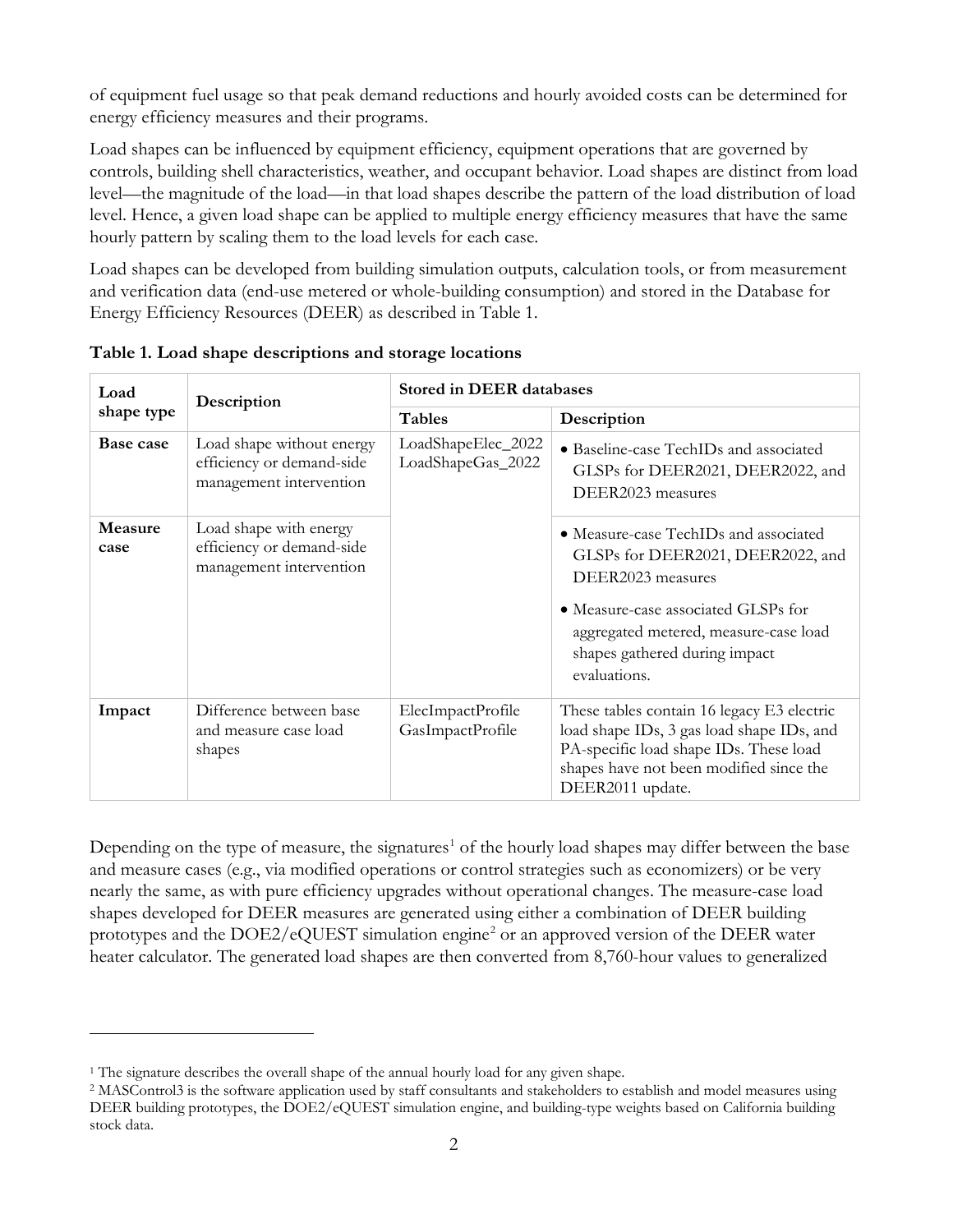load shape parameters (GLSPs) using a four-step process described in detail in DNV's Generalized Load Shape Parameter Methodology Memo.<sup>[3](#page-2-0)</sup>

The primary application for the end use load shapes in California energy efficiency programs regulated by the CPUC is in assessing measure and program cost effectiveness using the Cost Effectiveness Tool (CET).[4](#page-2-1) End use load shapes are combined with the load level (annual kWh savings) and avoided electricity and gas costs from the Avoided Cost Calculator (ACC) to produce the avoided cost benefits (in dollars) that make up the benefits side of the benefit-to-cost ratios used in the total resource cost (TRC), the program administrator cost (PAC), and other cost tests. For more information on CPUC cost effectiveness visit the webpage: [https://www.cpuc.ca.gov/industries-and-topics/electrical](https://www.cpuc.ca.gov/industries-and-topics/electrical-energy/demand-side-management/energy-efficiency/idsm)[energy/demand-side-management/energy-efficiency/idsm.](https://www.cpuc.ca.gov/industries-and-topics/electrical-energy/demand-side-management/energy-efficiency/idsm)

The Avoided Cost Calculator (ACC) is used for cost-effectiveness analysis of distributed energy resource (DER) programs and policies. D.16-06-007 adopted annual updates to the ACC and D.19-05-019 adopted a schedule for both major and minor changes to the ACC, with minor changes occurring in odd-numbered years by CPUC-initiated Resolution. The most recent update to the ACC was through Resolution E-5150, issued June 24, 2021.<sup>[5](#page-2-2)</sup> Shortly thereafter, the CET is updated each year with new avoided costs and any other necessary updates.

# **LOAD SHAPE RESOURCES**

This section provides a description of the various load shape resources.

# *DOCUMENTATION*

The four-step process for converting from calendar-year specific 8,760-hour load shapes to GLSPs is described in detail in DNV's Generalized Load Shape Parameter Methodology Memo located at [http://www.deeresources.com/index.php/deer-load-shape.](http://www.deeresources.com/index.php/deer-load-shape) [6](#page-2-3)

## *DEER DATABASE TABLES*

The DEER databases contain two tables—LoadShapeElec\_2022 and LoadShapeGas\_2022—that provide libraries of GLSPs for the following:

- All DEER2021 through DEER2023 measures
- Some DEER2020 measures as listed in Resolution E-5082 DEER2022 Update (for those measures found to contain unit energy savings omissions or errors requiring new simulations)
- E3 load shapes from DEER2008 and DEER2011
- E3 load shapes from DEER2011
- Aggregated load shapes from recent EM&V studies

<span id="page-2-0"></span><sup>3</sup> *Generalized Load Shape Parameter Methodology Memo*, DNV, July 2020, a[t http://www.deeresources.com/index.php/deer-load](http://www.deeresources.com/index.php/deer-load-shape)[shape.](http://www.deeresources.com/index.php/deer-load-shape)

<span id="page-2-1"></span><sup>&</sup>lt;sup>4</sup> [https://cedars.sound-data.com/cet\\_ui/](https://cedars.sound-data.com/cet_ui/) (Log-in is required, but registration is free.)

<span id="page-2-2"></span><sup>5</sup> <https://docs.cpuc.ca.gov/PublishedDocs/Published/G000/M382/K179/382179225.PDF>

<span id="page-2-3"></span><sup>6</sup> This link is only valid through December 31, 2021; as of January 1, 2021, all existing and future contents of

[www.deeresources.com](http://www.deeresources.com/) will be available within the DEER module at [https://cedars.sound-data.com/.](https://cedars.sound-data.com/)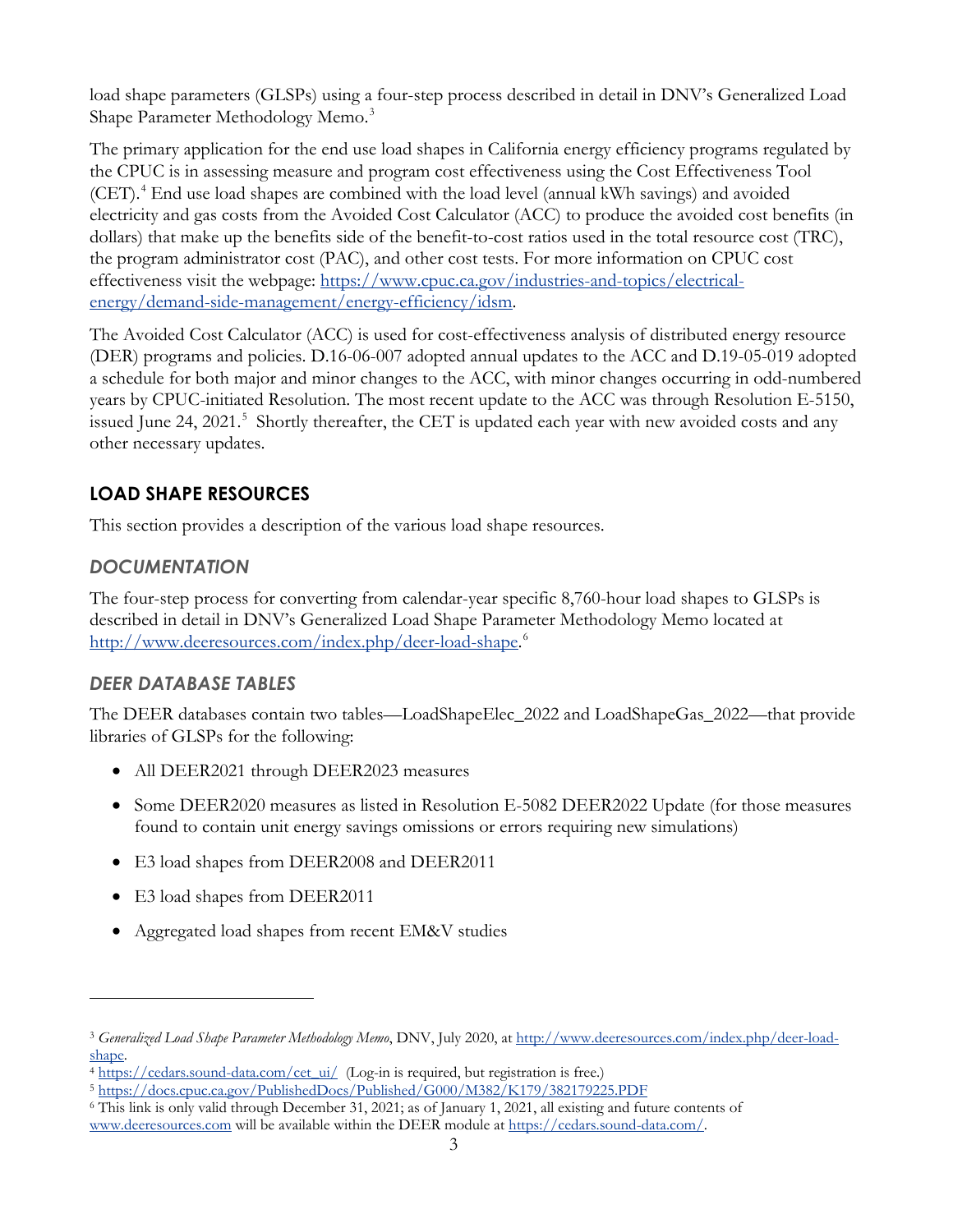# *GLSP CONVERTERS*

Two tools have been developed to enable stakeholders to either generate GLSPs from 8,760 load shape profiles that are specific to a given calendar year, or vice versa:

- An Excel<sup>TM</sup> version of the GLSP converter is available in a zip file that contains an Excel workbook: LOADLIBA-8760-v14-CPUC-DEER.xlsx
- A Python version of the GLSP converter is available in a zip file containing Python<sup>™</sup> code and companion Jupyter notebooks that provide examples of conversions, in both directions. The components of this tool are described in the subsection that follows.

# *PYTHON MODULES*

Many weather-dependent measures involve hundreds of permutations of energy savings and warrant the development of batch-processing features. Using the Python code, the conversions can be performed many times and written to a SQL database or other compact and efficient formats.

DNV developed two methods using Python to transform an array of load-shape values (8760x1) to another array of the same load-shape values (365x24) and then to a much smaller array of GLSPs (36x12). Both modules convert load shapes for a given building vintage, climate zone, and building type.

The first Python method involves using  $OpenPyXL^7$  $OpenPyXL^7$  to repeatedly copy and paste measure load shapes from a single Excel file, Convert8760toGLS.xlsx, and save them into multiple Excel files named GLS-CPUC-DEER-LoadShapeLibrary-v\*\*.xlsx (where "\*" represents a wildcard character). Using this method, one set of transformations can take up to four hours.

The second method involves using DNV's Python module, Lopeshape.py, to perform the same load shape transformation entirely in Python using pandas data structures, as described in Section 2.2 of DNV's Generalized Load Shape Parameter Memo. Lopeshape.py performs the same described array conversions and then formats them for export into a SQL database and for download as an Excel file. Using this module, one set of transformations takes two to three seconds.

Lopeshape.py produces two output files. The first contains three columns of peak, weekday, and weekend hourly load shapes for each permutation, identified by an ID. The second output contains three columns of monthly load ratios, Monthly % load, PDAF, and Weekend/Weekday Ratio, for each permutation, identified by an ID. The load shapes and ratios can be exported into Excel, as shown in [Figure 1](#page-4-0) and [Figure 2.](#page-4-1)

<span id="page-3-0"></span><sup>7</sup> <https://openpyxl.readthedocs.io/en/stable/>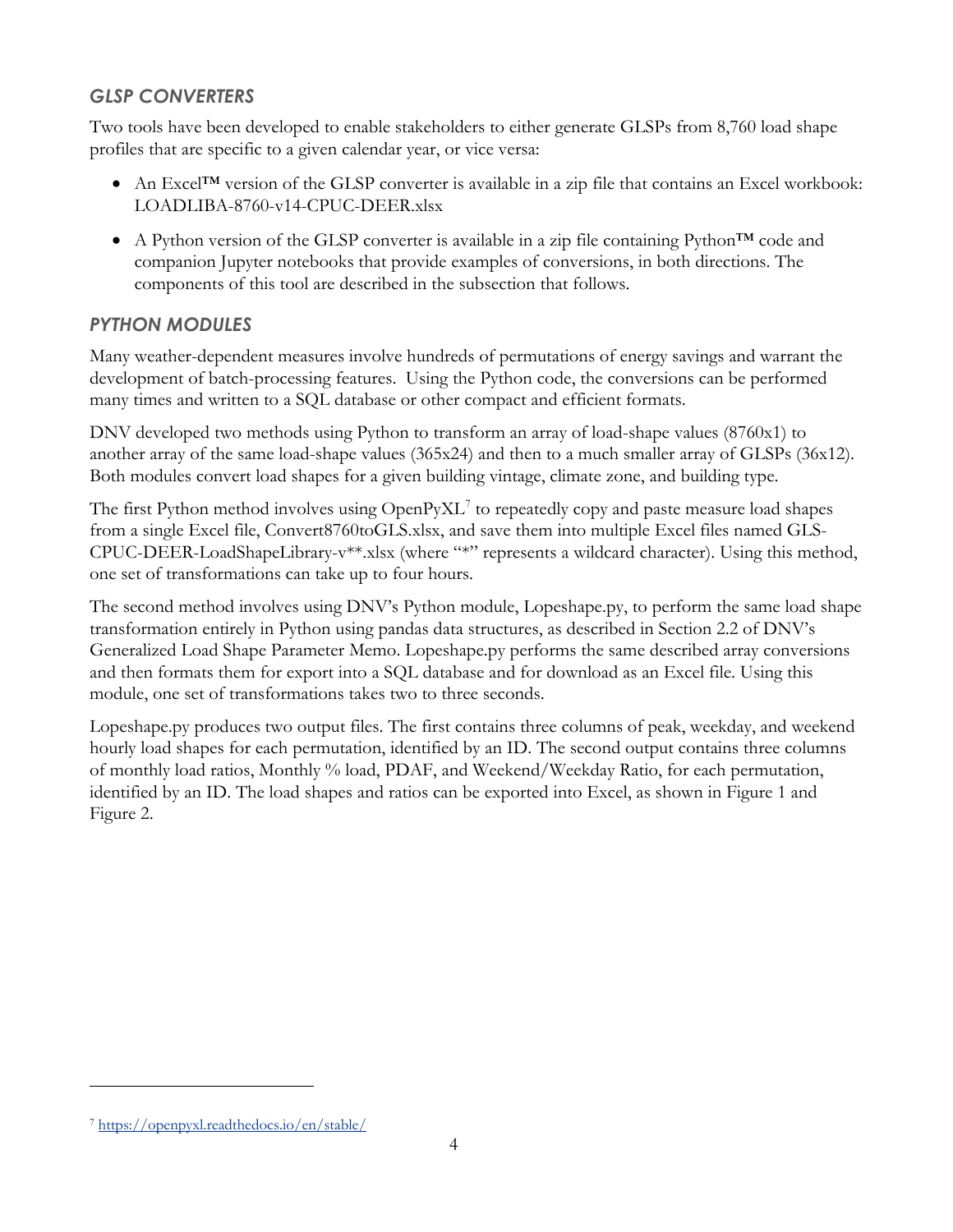#### <span id="page-4-0"></span>**Figure 1. Hourly load shapes**

| Month | ID                                           | Hour | Peak     | Avg      | End      |
|-------|----------------------------------------------|------|----------|----------|----------|
| 1     | RefgChg-Res-16pct-Inc-TXV-rDXGF-DMoMH00-CZ01 | 1    | 0.575696 | 0.532958 | 0.602329 |
| 1     | RefgChg-Res-16pct-Inc-TXV-rDXGF-DMoMH00-CZ01 | 2    | 0.506415 | 0.445887 | 0.523001 |
| 1     | RefgChg-Res-16pct-Inc-TXV-rDXGF-DMoMH00-CZ01 | 3    | 0.488087 | 0.411073 | 0.469926 |
| 1     | RefgChg-Res-16pct-Inc-TXV-rDXGF-DMoMH00-CZ01 | 4    | 0.483871 | 0.397684 | 0.444235 |
| 1     | RefgChg-Res-16pct-Inc-TXV-rDXGF-DMoMH00-CZ01 | 5    | 0.479839 | 0.396432 | 0.427966 |
| 1     | RefgChg-Res-16pct-Inc-TXV-rDXGF-DMoMH00-CZ01 | 6    | 0.515579 | 0.434996 | 0.466056 |
| 1     | RefgChg-Res-16pct-Inc-TXV-rDXGF-DMoMH00-CZ01 | 7    | 0.567082 | 0.492418 | 0.515563 |
| 1     | RefgChg-Res-16pct-Inc-TXV-rDXGF-DMoMH00-CZ01 | 8    | 0.668255 | 0.600863 | 0.563086 |
| 1     | RefgChg-Res-16pct-Inc-TXV-rDXGF-DMoMH00-CZ01 | 9    | 0.651576 | 0.595171 | 0.549836 |
| 1     | RefgChg-Res-16pct-Inc-TXV-rDXGF-DMoMH00-CZ01 | 10   | 0.672287 | 0.564849 | 0.572433 |
| 1     | RefaCha-Res-16pct-Inc-TXV-rDXGF-DMoMH00-CZ01 | 11   | 0.619868 | 0.528926 | 0.541437 |
| 1     | RefgChg-Res-16pct-Inc-TXV-rDXGF-DMoMH00-CZ01 | 12   | 0.592925 | 0.519564 | 0.527055 |

#### <span id="page-4-1"></span>**Figure 2. Monthly load shape ratios**

| Month | ID                                           | <b>Mo Brk</b> | <b>PDAF</b> | <b>Wknd/Wkd</b> |
|-------|----------------------------------------------|---------------|-------------|-----------------|
| 1     | RefgChg-Res-16pct-Inc-TXV-rDXGF-DMoMH00-CZ01 | 0.088528      | 1.127368    | 1.000999        |
| 2     | RefgChg-Res-16pct-Inc-TXV-rDXGF-DMoMH00-CZ01 | 0.079143      | 1 081757    | 0.972678        |
| 3     | RefgChg-Res-16pct-Inc-TXV-rDXGF-DMoMH00-CZ01 | 0.086152      | 1 077968    | 0.998020        |
| 4     | RefgChg-Res-16pct-Inc-TXV-rDXGF-DMoMH00-CZ01 | 0.082564      | 1 100314    | 0.993977        |
| 5     | RefgChg-Res-16pct-Inc-TXV-rDXGF-DMoMH00-CZ01 | 0.082268      | 1.060015    | 0.997227        |
| 6     | RefgChg-Res-16pct-Inc-TXV-rDXGF-DMoMH00-CZ01 | 0.078725      | 1.044077    | 1.001442        |
| 7     | RefgChg-Res-16pct-Inc-TXV-rDXGF-DMoMH00-CZ01 | 0.081095      | 1.018522    | 0.998898        |
| 8     | RefgChg-Res-16pct-Inc-TXV-rDXGF-DMoMH00-CZ01 | 0.081817      | 1 025520    | 0.997568        |
| 9     | RefgChg-Res-16pct-Inc-TXV-rDXGF-DMoMH00-CZ01 | 0.080678      | 1.060166    | 0.996527        |
| 10    | RefgChg-Res-16pct-Inc-TXV-rDXGF-DMoMH00-CZ01 | 0.085072      | 1.071028    | 0.981171        |
| 11    | RefgChg-Res-16pct-Inc-TXV-rDXGF-DMoMH00-CZ01 | 0.084842      | 1.129131    | 1.001946        |
| 12    | RefgChg-Res-16pct-Inc-TXV-rDXGF-DMoMH00-CZ01 | 0.089116      | 1.121250    | 0.980516        |

In addition to exporting to Excel, Lopeshape.py can easily convert the output for storage in a SQL database. The load shapes and ratios are transformed to include one set of GLSPs per load shape including 864 hourly profiles and 36 monthly factors—that are then exported to a SQL database. A sample of the SQL data formatting is shown in [Figure 3.](#page-5-0)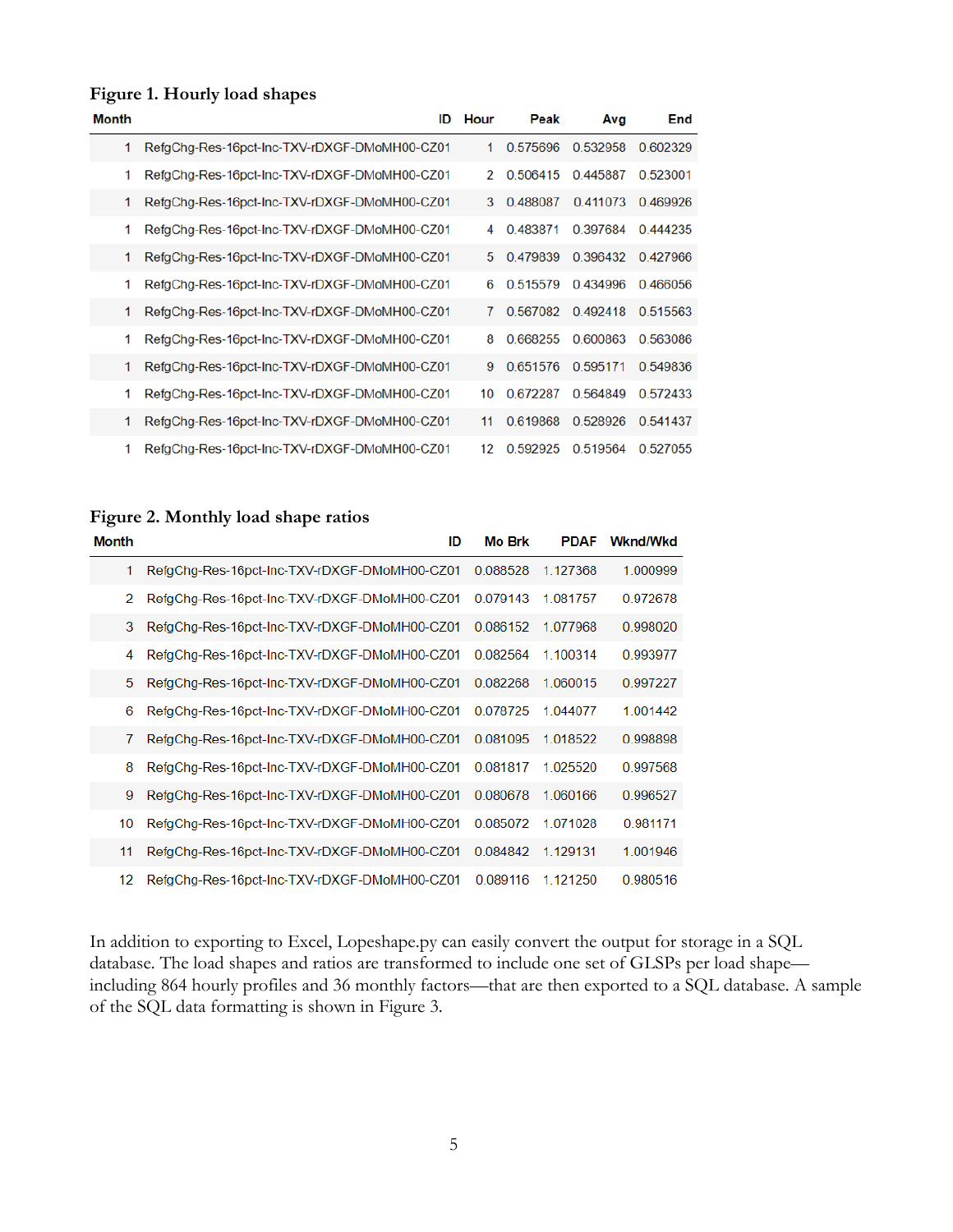| EnergylmpactID                                           | Version         | MaxDayJanHr01 |          | AvgWkdayJanHr01 AvgWkendJanHr01 MaxDayJanHr02 AvgWkdayJanHr02 |          |          | AvgWkendJanHr02 |
|----------------------------------------------------------|-----------------|---------------|----------|---------------------------------------------------------------|----------|----------|-----------------|
| RefgChg-Res-<br>16pct-Inc-TXV-<br>rDXGF-<br>DMoMH00-CZ01 | <b>DEER2022</b> | 0.575696      | 0.532958 | 0.602329                                                      | 0.506415 | 0.445887 | 0.523001        |
| RefgChg-Res-<br>16pct-Inc-TXV-<br>rDXGF-<br>DMoMH00-CZ02 | <b>DEER2022</b> | 0.537488      | 0.519154 | 0.584173                                                      | 0.486465 | 0.431066 | 0.503386        |
| RefgChg-Res-<br>16pct-Inc-TXV-<br>rDXGF-<br>DMoMH00-CZ03 | <b>DEER2022</b> | 0.630339      | 0.550909 | 0.607983                                                      | 0.556864 | 0.471346 | 0.529876        |
| RefgChg-Res-<br>16pct-Inc-TXV-<br>rDXGF-<br>DMoMH00-CZ04 | <b>DEER2022</b> | 0.577830      | 0.539424 | 0.612539                                                      | 0.513970 | 0.462857 | 0.541671        |
| RefgChg-Res-<br>16pct-Inc-TXV-<br>rDXGF-<br>DMoMH00-CZ05 | <b>DEER2022</b> | 0.578152      | 0.540077 | 0.608834                                                      | 0.526366 | 0.468102 | 0.545387        |

### <span id="page-5-0"></span>**Figure 3. SQL export format**

*LOAD SHAPE VIEWER*

DNV developed a third Python module to plot multiple load shapes to allow for comparisons between two sets of GLSPs. This visualization module can be used to view both output formats described in the previous section (Excel and SQL).

The web-based Python tool allows users to compare any two existing load shape libraries by plotting the monthly load shapes for all climate zones on the same plot and facilitates comparisons between building simulation results based on old (CZ2010) and new weather (CZ2022) for a building type. By integrating the module with Jupyter notebooks, users can select file paths to a library of GLSPs. [Figure 4](#page-6-0) illustrates a sample comparison plot<sup>[8](#page-5-1)</sup> of two daily load shapes in January. The feature to view and compare daily load shapes offers the ability to spot anomalous building simulation results that may reveal a need to review or update simulation assumptions.

The viewer can be accessed at<https://loadshape-viewer-cpuc.azurewebsites.net/> . (Note: the viewer works best using Microsoft's Internet Explorer browser.)

<span id="page-5-1"></span><sup>8</sup> As of the writing of this memo, DNV continues to improve and expand the capabilities of the load shape viewing tool.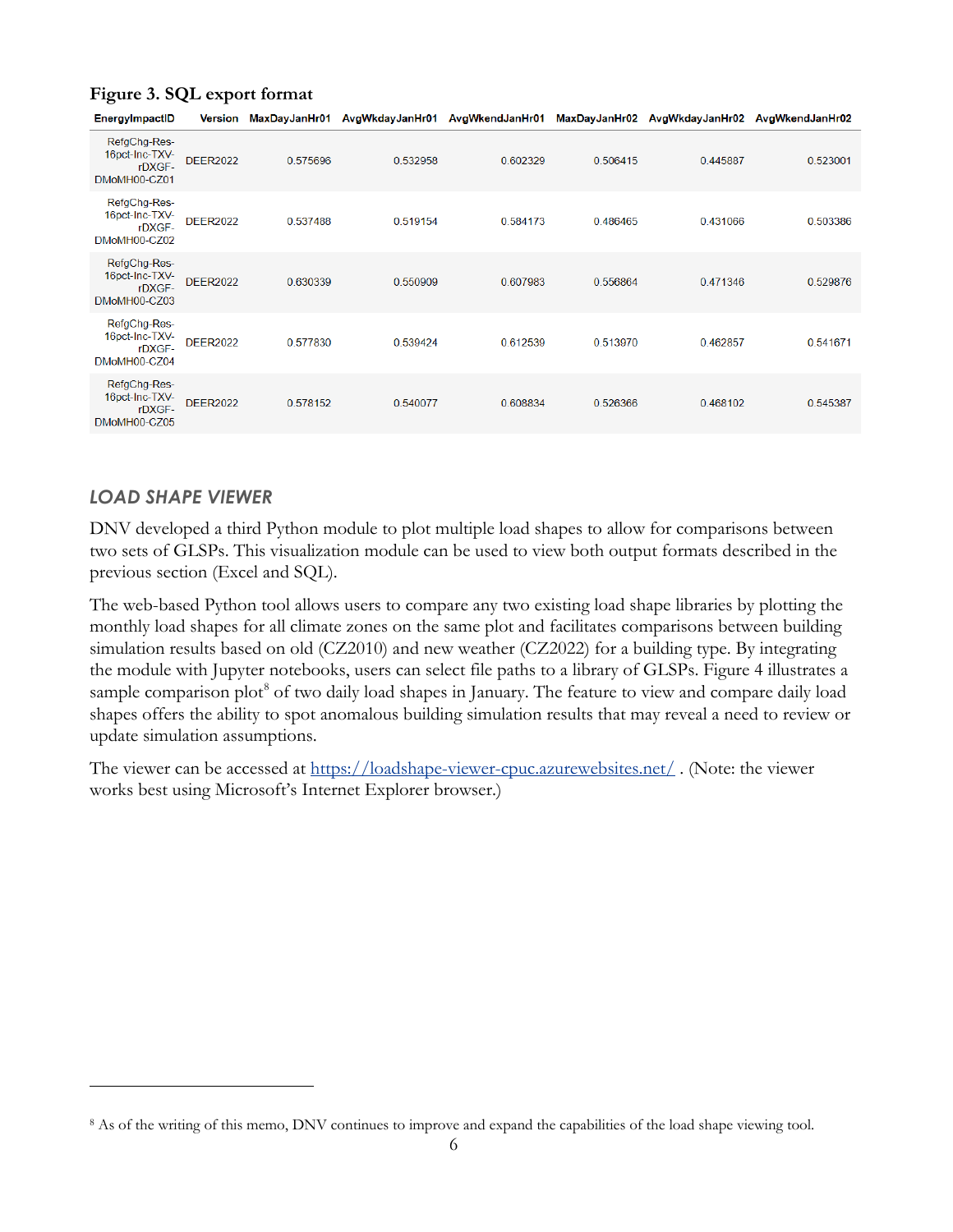#### <span id="page-6-0"></span>**Figure 4. Snapshot of web-based load shape viewing tool**

January (All CZ, A and B)



## **AVAILABLE GLSPS**

The end use load shapes that can be used in the CET are listed in Specifications on the CEDARS cost-effectiveness tool website.<sup>[9](#page-6-1)</sup> While the website requires users to log in, anyone can register and create a free account.

The existing load shapes that are carried over from the CET include those for:

- Residential lighting
- Residential appliances
- Residential plug loads
- Commercial food service
- Commercial refrigeration
- Commercial process/other
- Commercial chillers
- The electric end-use load shapes are listed in the Avoided Cost Combo table. Each electric end-use shape (labelled E3MeaElecEndUseShape) is allowed for use only to specific combinations of Program Administrator (PA), target sectors, and climate zones. This is because the process of multiplying the end-use load shape by the avoided costs (from the ACC) is done outside of the CET and only the averaged quarterly results of that vector multiplication are stored in the CET. Further, the avoided costs vary by PA, climate zone, and target sector so the results are stored separately for each combination.

<span id="page-6-1"></span><sup>9</sup> [https://cedars.sound-data.com/cet\\_ui/](https://cedars.sound-data.com/cet_ui/)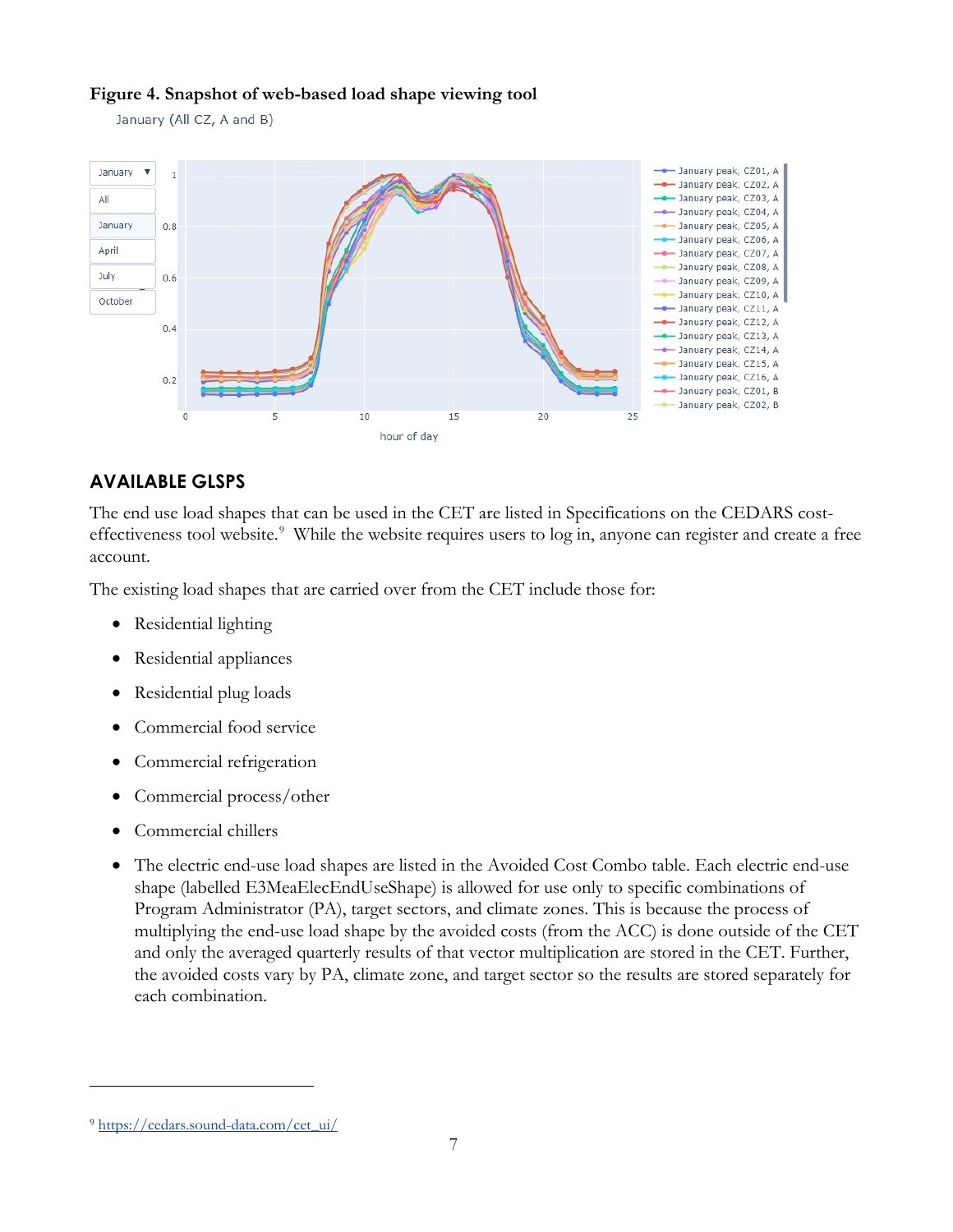• The gas end-use load shapes are listed in the E3 Gas Savings Profile table. At this time, the gas savings profiles (Annual, SummerOnly, and WinterOnly) have no restrictions on which PA, climate zone, or target sector combination is used.

In the DEER tables that contain both libraries of GLSPs—electric and gas—users can find entries for the following types of measures:

- New load shapes from recent DEER updates include those for:
	- HVAC measures, residential and commercial
	- Domestic water heating, residential and commercial
	- Gas furnaces and boilers, residential and commercial
	- Residential appliances
- New loadshapes from EM&V
	- HER
	- Smart thermostats
	- Commercial lighting
	- PTAC controls
	- Some residential HVAC measures

DEER measures use "MeasTechID" as the basis for the name of the GLSP record. When selecting a TechID for use with a given measure, the best fit within the same sector and end use should be chosen. Some options are shown in [Table 2. Proposed mapping of current E3-generated load shapes to TechID](#page-7-0)[based load shapes by end-use category.](#page-7-0)

### <span id="page-7-0"></span>**Table 2. Proposed mapping of current E3-generated load shapes to TechID-based load shapes by end-use category**

| Use<br>Category | Current<br><b>E3MeaElecEndUses ID</b> | Proposed/sample electric TechID-based10 load shape   |
|-----------------|---------------------------------------|------------------------------------------------------|
| AppPlug         | DEER:RefgFrzr_HighEff                 | DEER-RefgFrzr_HighEff (until DEER2024)               |
|                 | DEER:Res_ClothesDishWas<br>her        | <b>TBD</b>                                           |
| <b>HVAC</b>     | DEER:HVAC_Chillers                    | <b>TBD</b>                                           |
|                 | DEER:HVAC_Duct_Sealing                | <b>TBD</b>                                           |
|                 | DEER:HVAC_Eff_AC                      | e.g., MsrNResPkgAC-55to65kBtu/h-2Sp-S15.0-Econ       |
|                 | DEER:HVAC_Eff_HP                      | e.g., MsrNRes-PkgHP-135to240kBtuh-E11.5-C3.2-2SpP    |
|                 | DEER:HVAC_Split-<br>Package_AC        | e.g., MsrNRes-SpltPkgAC-65to134kBtu/h-2Sp-E11.5-Econ |

<span id="page-7-1"></span><sup>&</sup>lt;sup>10</sup> Some TechID-based load shapes may be consolidated due to a high degree of cross-correlation (threshold has not yet been determined as of this memo).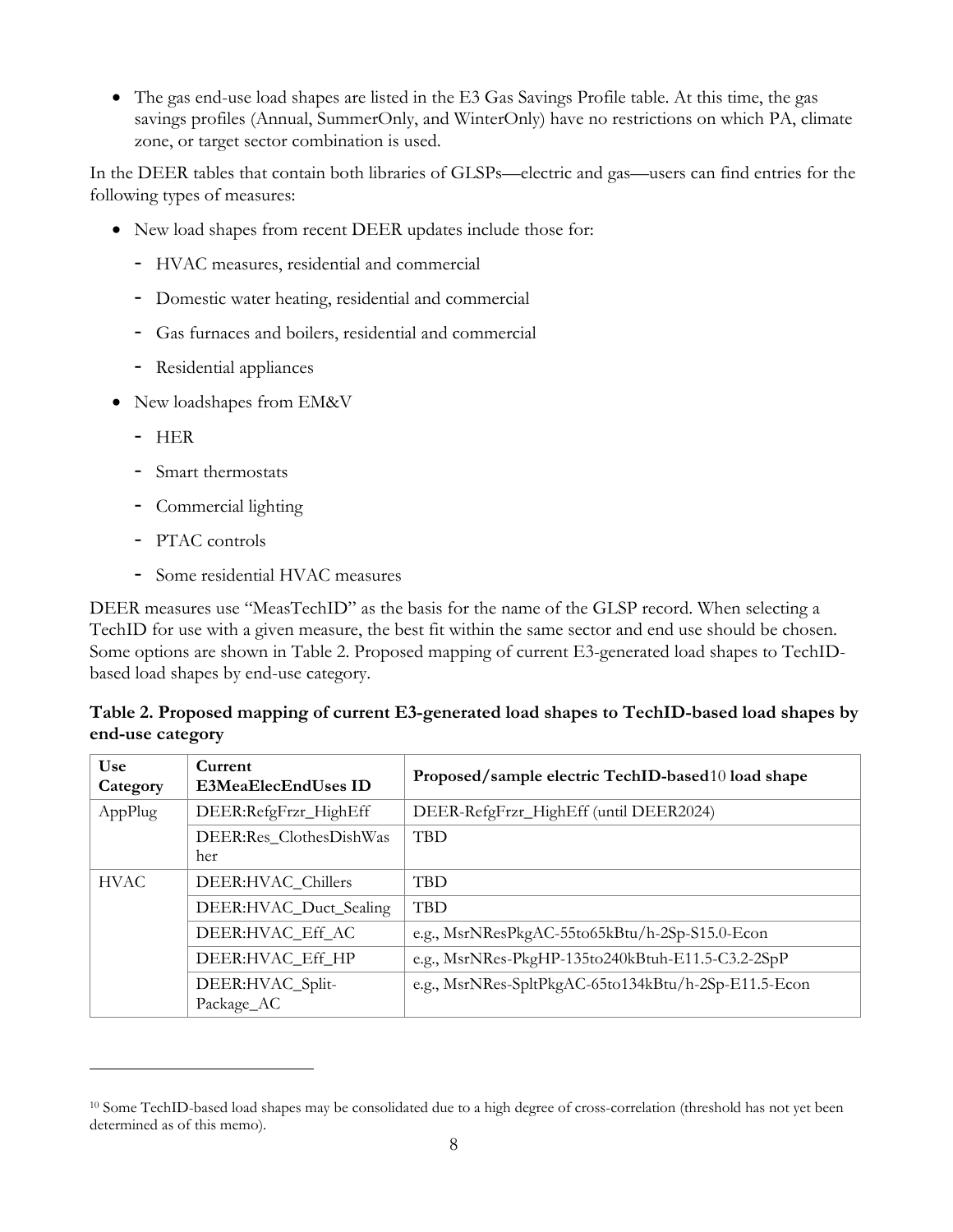| <b>Use</b><br>Category | Current<br><b>E3MeaElecEndUses ID</b> | Proposed/sample electric TechID-based10 load shape                                                                                                                                                                                        |
|------------------------|---------------------------------------|-------------------------------------------------------------------------------------------------------------------------------------------------------------------------------------------------------------------------------------------|
|                        | DEER:HVAC_Split-<br>Package_HP        | e.g., MsrNRes-SplitPkgHP-65to134kBtuh-E12.0-C3.4-2Sp-Econ                                                                                                                                                                                 |
|                        | N/A                                   | <b>PTAC Controls</b>                                                                                                                                                                                                                      |
| Lighting               | DEER:Indoor_Non-<br>CFL_Ltg           | Kilolumen LEDs<br>T-LED <sub>s</sub>                                                                                                                                                                                                      |
|                        | DEER:Indoor_CFL_Ltg                   | LEDs                                                                                                                                                                                                                                      |
| <b>SHW</b>             | N/A                                   | Stor_COP-ElecHP-120gal-4.2COP<br>Stor_UEF-ElecHP-050gal-3.09UEF<br>Stor_UEF-ElecHP-050gal-3.31UEF<br>Stor_UEF-ElecHP-065gal-2.91UEF<br>Stor_UEF-ElecHP-065gal-3.33UEF<br>Stor_UEF-ElecHP-080gal-3.00UEF<br>Stor_UEF-ElecHP-080gal-3.42UEF |
| WhlBldg                | DEER:Res_BldgShell_Ins                | DEER:Res_BldgShell_Ins (until DEER2024)                                                                                                                                                                                                   |

### **NEW LOAD SHAPE SUBMISSIONS**

When new load shapes are needed, measure package sponsors must consider the following:

- The CPUC's Measure Package review team will review proposed additions to the load shape library at the time when a new measure is submitted for approval.
- If measure package sponsor wishes to have a new load shape approved for an existing measure, that would be addressed during the next measure package submittal and review process.
- In all cases, the source data and process used to develop the new load shape will need to be provided as supporting documentation for the measure package. If developed by the measure package sponsor, it will be subject to review and approval by CPUC during the normal measure package submittal and review process.
- A maximum of 30 new sets of GLSPs are expected to be added per year.
- New GLSPs will be added to DEER and the CET annually, in July, after the ACC update.
- DOE2/eQUEST/MASControl3 or EnergyPlus building simulations must use CPUC-approved scripts and templates.
- Aggregation of multiple or selection of a single record-level GLSP TechID for each building type and climate zone combination is to be considered: a load shape for every unique measure configuration may be duplicative (size range, efficiency range or tiers, etc.).
	- For example, one set of GLSPs may be sufficient to represent all high-efficiency packaged airconditioners at an Assembly building type in CZ10 (instead of multiple TechIDs for each efficiency rating, SEER 15, 16, 17,18, 19, 20, 21).
- AMI-based load shape analyses using hourly levels must be converted to GLSP format using existing tools described in Section 2.3 of this memo.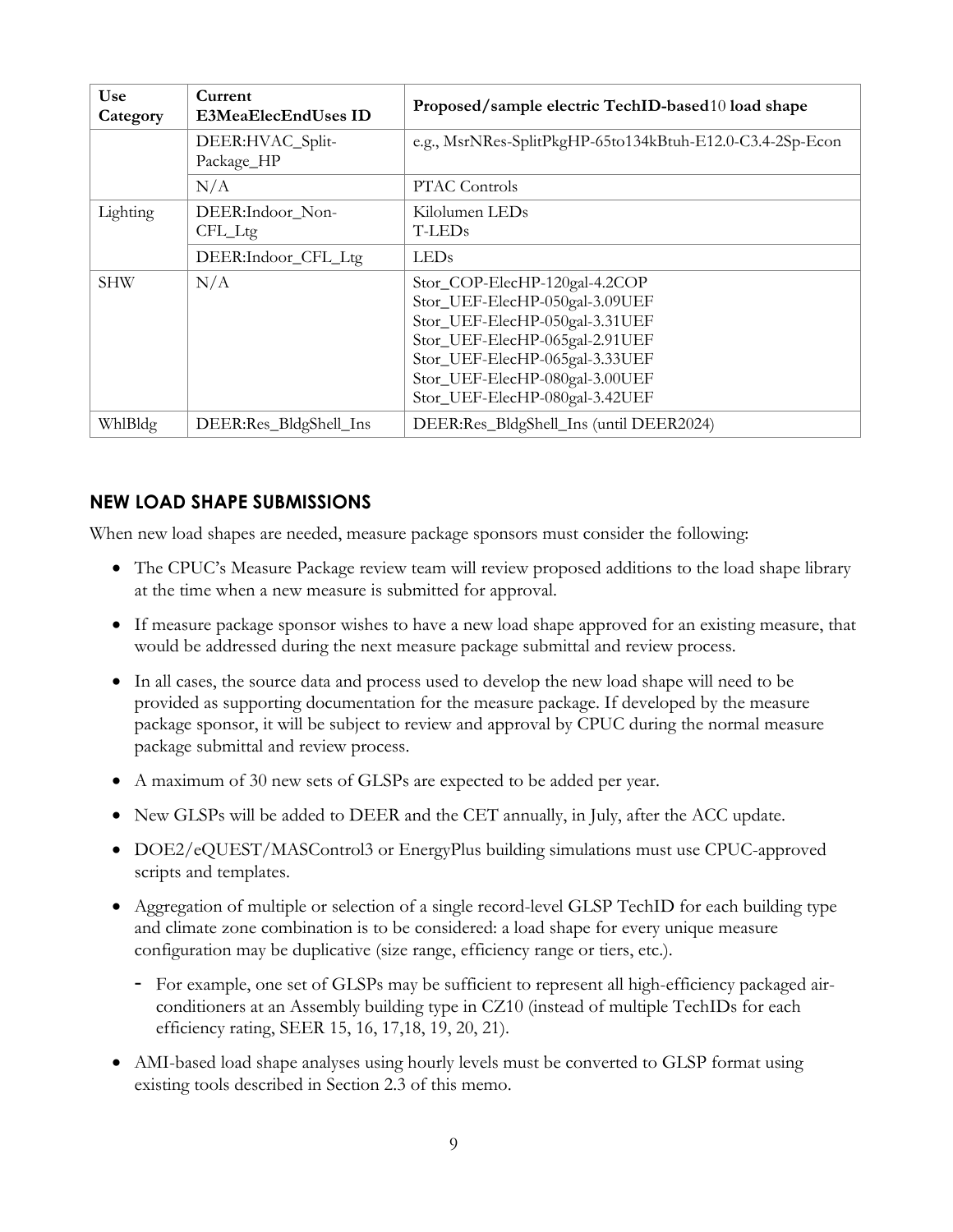• Other methods (monthly bills, spreadsheet calculators) without hourly outputs must review DNV's Generalized Load Shape Parameter Methodology Memo.

## **MEASURE PACKAGE UPDATES**

Program Year 2023 will be the first year to consistently use the new GLSPs and it is expected that all shapes will be documented within each measure package. TechID-based load shapes are to be documented for each measure in the eTRM on the Supporting Data tab, under the Measure Parameter column.

#### **Figure 5. Example loadshapes in the eTRM for the unitary air conditioner or air-cooled heat pump measures**



The CPUC will prioritize reviewing the 2022-2023 measure packages that were used for filing and approved prior to this guidance. Any 2022 measure packages that are suspected of containing misalignments will also be reviewed as we gear up for PY2022–the first program year to start utilizing new shapes.

## **GLOSSARY**

**Hourly end-use load shapes.** The annual hourly pattern of loads consumed by equipment in buildings represented by a vector made up of 8,760 elements, one element corresponding to each hour of the year. The value in each hour represents the proportion of annual energy used in that hour and is in units of (hours)-1. The value in each element can be multiplied by the annual energy consumption (kWh) to provide the electric demand (kW) in that hour.

**Generalized Load Shape Parameters (GLSPs).** A GLSP set is a series of dimensionless ratios designed to a) facilitate scaling, calibration, specific year output, weather adjustment/normalization and b) provide standardized format regardless of the load shape data source or method.

**Load shape library database.** This is the database of hourly end use or measure level load shapes that will be referenced for all measures. Raw 8760-hour load shapes are processed into the GLSP format for storage in the database.

**Load shape first day of the year.** The day of the week (Monday, Tuesday, etc.) that is used for January 1st in the load shape data. This value and whether a given year is a leap year determine the weekdayweekend-holiday basis for the load shapes.

**Load shape calendar year.** This is another way to specify the year associated with the load shape that determines the weekday-weekend-holiday basis for the load shapes.

**Avoided Cost Calculator (ACC).** The ACC provides the avoided costs of electricity generation, transmission, and distribution in each hour for each California utility in the current year and projected forward 30 years.